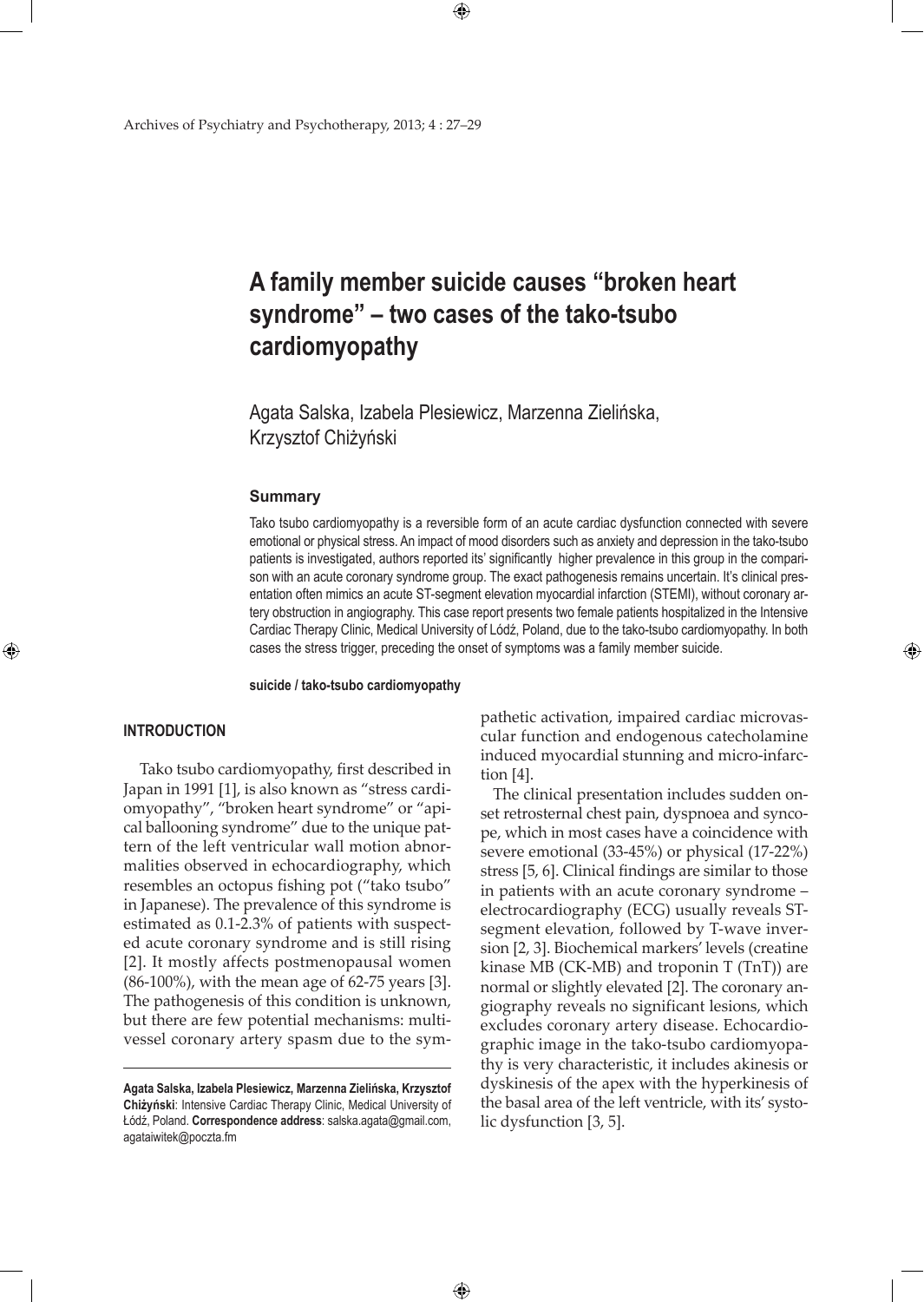⊕

Apart from the cases complicated by the pulmonary oedema, cardiogenic schock or malignant arrhythmia the prognosis in patients with the tako-tsubo cardiomyopathy is favourable. Myocardial dysfunction is reversible - patients present clinical and echocardiographical improvement in a few weeks. The left ventricular ejection fraction restores to normal within several days, which confirms the diagnosis [2, 3, 4]. The in-hospital mortality rate is estimated between 1 to 8% [2, 3]. Thirty day mortality rate of 8.6% was reported [7].

### **Case report**

⊕

Case 1. A 81-year old female was admitted with the suspicion of an acute coronary syndrome, with the clinical manifestation of retrosternal, few hours' duration, pressure-like pain. The pain appeared in the significant stress situation – the patient found her 10-year old grandson, who had committed a suicide by hanging.

The medical history revealed: intermittently treated hypertension, obesity and left side mastectomy, due to breast cancer ten years earlier. No additional coronary artery disease risk factors were found.

Physical examination at the admission was unremarkable, blood pressure was 130/70 mmHg, heart rate 92/min. Initial ECG showed sinus tachycardia with ST-segment elevation in I, aVL, V5- V6; Q waves in I, aVL, V5-V6; QS complex in III, aVF and poor R wave progression in precordial leads. It was followed by the T-wave inversion in I, aVL, V1-V6 during subsequent days of the hospitalization.

Initial myocardial necrosis markers' levels were significantly elevated: CK-MB - 70 U/l (normal range 0-26 U/l); TnT – 1.9 ng/ml (normal range < 0.014 ng/ml). The patient underwent an immediate coronary angiography, which revealed no significant coronary artery disease.

Echocardiography performed 24 hours after admission showed significant tako-tsubo-like apical akinesis with slightly reduced left ventricle ejection fraction, after 48 hours the ejection fraction rose, but the wall motion abnormalities were still present.

Because of the persistent depressed mood and sleep disorders, psychiatric consultation was carried out, with the diagnosis of adaptive disturbance with depression features due to severe stress. During the hospitalization the patient felt fatigue and sleepy during the day and suffered from insomnia in the night, she had no appetite and no interest in everyday activities. The patient denied suicidal ideation. Moreover there was a family conflict present between the patient and her son-in-law (the father of the deceased grandchild), she had no support in the family members and blamed them for the situation.

Case 2. A 63-year old, professionally active female, with the history of hypertension and asthma, was admitted due to the two hours' duration chest pain, which occurred after an information about a suicide by hanging of her 27-year old niece. Additional symptoms at the admission were weakness, dyspnea and sweating. Apart from tachycardia, physical examination was unremarkable, blood pressure was 130/70 mmHg, heart rate 120/min. Initial ECG revealed sinus rhythm and ST-segment elevation in leads I, aVL, V1-V6, which was followed by the inversion of the T-wave in leads I, II, aVL, aVF, V2- V6. Laboratory tests showed slightly elevated TnT – 0.718 ng/ml and CK-MB - 33 U/l. An urgent coronary angiography was performed – no significant coronary artery stenosis was found. Echocardiography carried out 24 hours after admission revealed characteristic pattern of akinesis in the distal half of the left ventricle and ejection fraction reduced to 48%, with an improvement after five days.

⊕

The patient has not been treated due to mental disorders in the past. During the hospitalization symptom of mood disorders were present – the patient felt sad, hopeless, expressed the wish to join the deceased, but denied the suicidal intentions. She was remembering things connected with the niece and felt guilty for not being able to help her. She was also concentrated on her own health problems and experienced restlessness, unexplained pains and other complaints.

Basing on the clinical features and diagnostic findings, in both patients the tako-tsubo cardiomyopathy was diagnosed. Patients were treated according to the guidelines for the management for STEMI; during the hospitalization there was no recurrence of the chest pain. Both patients were discharged after 7 days of hospital stay, with the recommendation of ambulatory cardiac rehabilitation and psychiatric consultation.

Archives of Psychiatry and Psychotherapy, 2013; 4 : 27–29

 $\bigoplus$